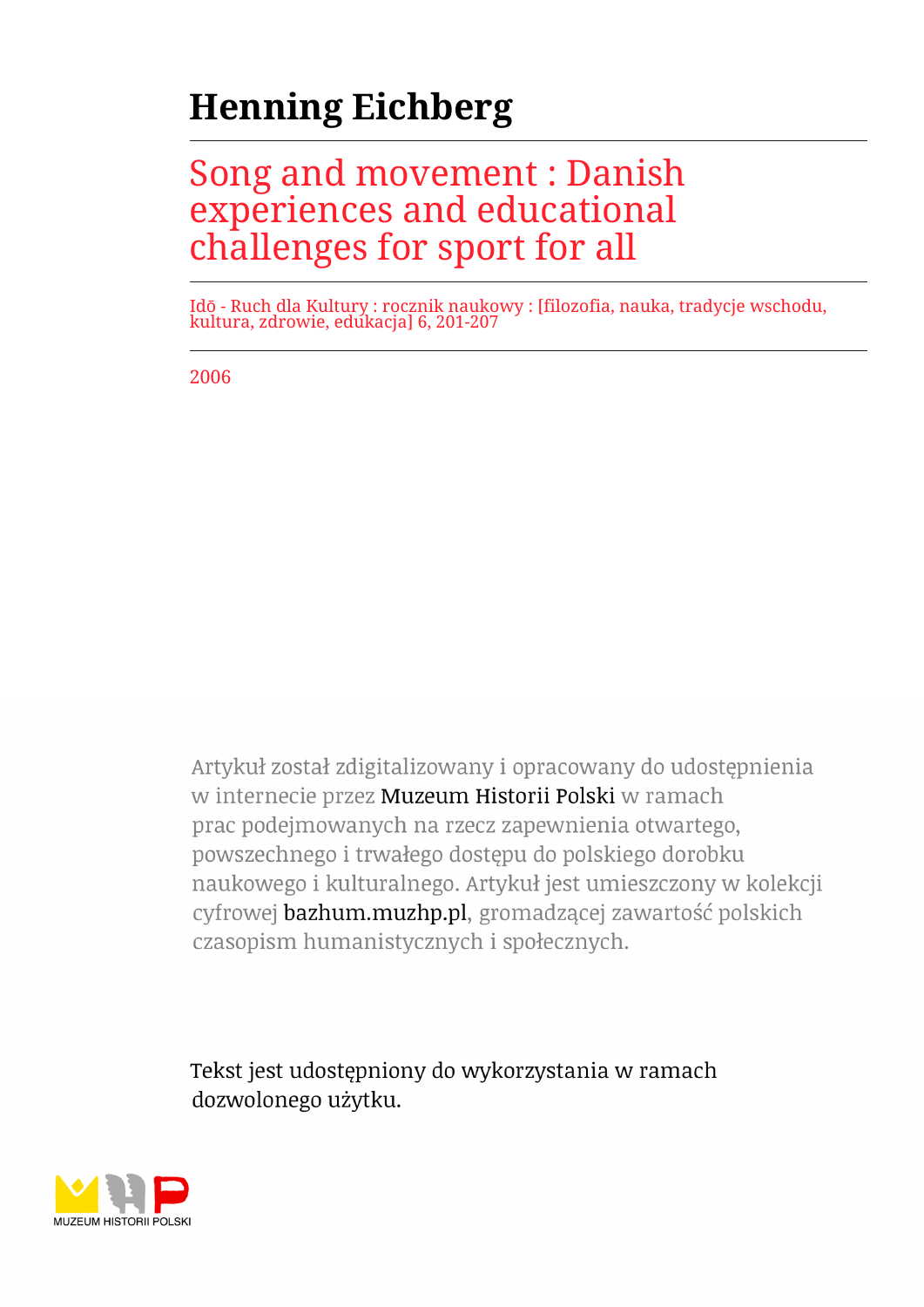### Song and movement-Danish experiences and educational challenges for sport for all<sup>1</sup> / Śpiew i ruch – duńskie **doświadczenia i wyzwania edukacyjne sportu dla wszystkich**

Key words: body culture, movement culture, popular culture, Denmark, democracy, intercultural education

Sport has an inner relation to sound and rhythm, which is different from activity to activity and from country to country. Danish 'popular sport', which started as a gymnastic movement, delivers a particular model of combining sportive activity with joint singing. People sing together both in local meetings and in the large national sports festivals as well as in the people's academies of sport. This particular feature has its roots in nineteenth century's social self-organisation. Democratic movements spread as singing movement, and this got new life by twentieth century's rock music. Singing sport implies some challenges for education in Sport for all. In a time of globalisation, it is not any longer self-evident 'what to sing'. Singing sports open towards new forms of intercultural communication and singing democracy.

If sport is seen as a part of culture, then song and music are its near 'neighbours'. Both sport and music are broad popular practices among the 'fine arts', more adequately called *musisch* (in German) or *musisk* (in Danish). But this disciplinary community of neighbouring subjects is not the only relation between the two fields of activities.

As movement practice, sport has also an 'inner' relation to sound and rhythm. This is what, among others, fighting arts ffom all over the world express. The Indonesian martial art *pencak silat* can be accompanied by drums or the gongs of *gamelan*. Drums give rhythm to traditional forms of Arab wrestling. The Turkish oil wrestling *yagli gures* is opened by the music of Janissary bands. Iranian *zurkhaneh* combines drum, bell, and chanting with club exercises, whirling, and wrestling. And the Affo-Brazilian *capoeira* is fight and dance at the same time, moving the body to the sound of the singer, the chorus, the drum, and the string instrument *berimbau.*

Deeper inside the sportive activity itself, movement and sound are connected by bodily resonance. Sports are activities of breathing and shouting, of rhythm and energy. You can 'hear' them. Attacking, the kendo fighter screams 'kiyai' - and kicks.

The concrete connection between sound and movement is, however, different ffom activity to activity and from country to country. A special model has developed in Danish popular gymnastics.

*"When coming from outside, it is difficult to understand what Danish folkelig sport is, and* / *myself never really found out of it. But if you hear people starting by a song, this must be folkelig sport."* 

By these words, a Swedish sport sociologist described his own problem of understanding of Danish popular sport. You can 'hear' folk sports. This hits an important point, which is worth educational attention in Sport for all more generally.

#### **Singing gymnasts, singing academies, singing families**

Danish popular sport can be characterized as a singing movement. The federation of Danish popular sport, DGI, has a songbook of its own, DGI sangbog<sup>3</sup>. The songbook is one of the few elements, which unite the diverse activities in *folkelig* sports. It contains a broad range of genres: songs about seasons and time of the day, psalms, patriotic songs, songs about human life and

<sup>1</sup> This article is a rew orked and enlarged chapter from: *Education through Sport: Towards an International* Academy of Sport for All. A report to the International Sport and Culture Association (ISCA) and the European Commission. Gerlev: International Movement Studies 2004 - http://www.iasfa.org/literature.htm

 $2$  Bo Schelin, sociologist at the University of Lund, in 1996.

<sup>5</sup>*DGI sangbog* 2000.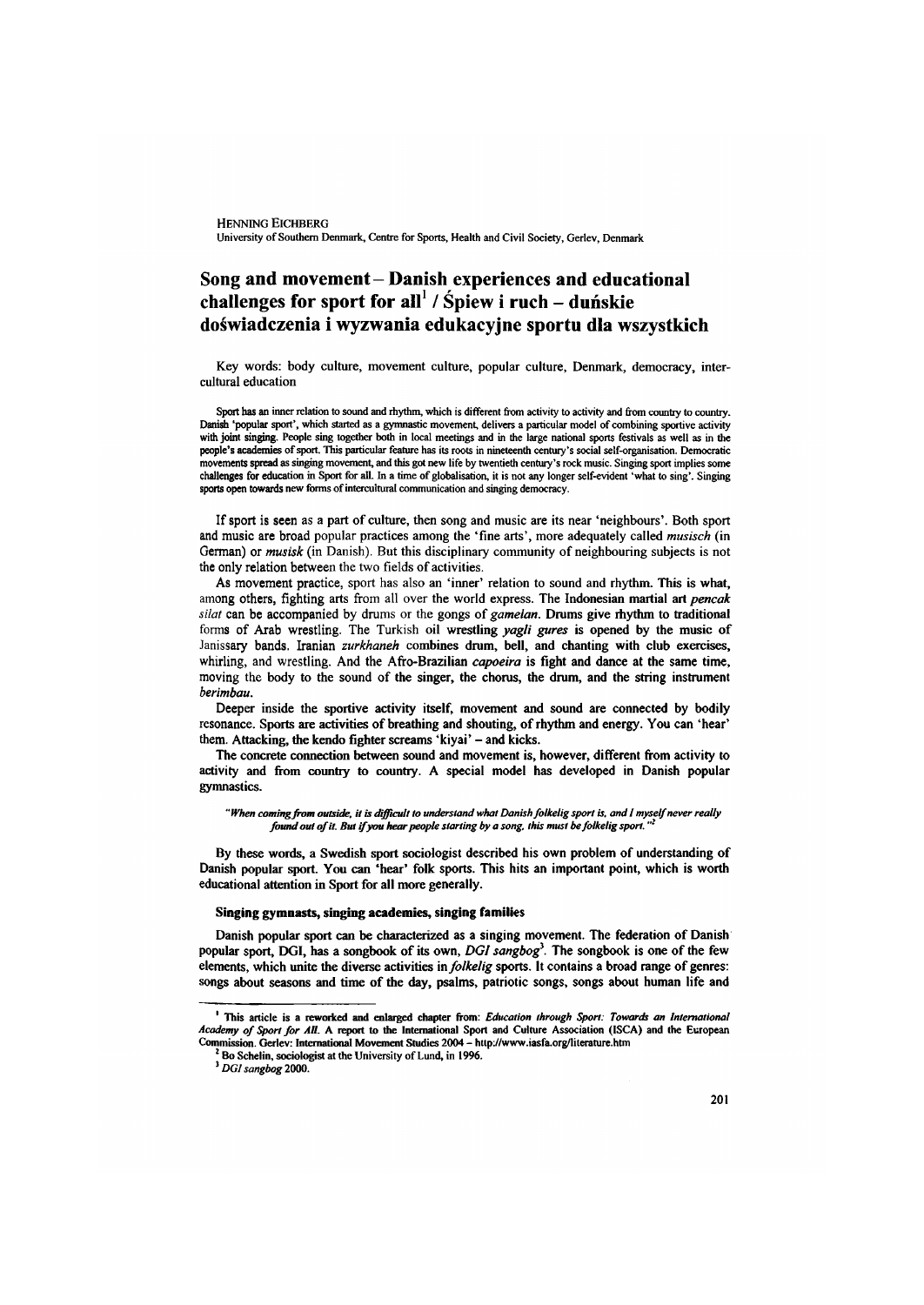love, historical tunes, folk ballads, children's songs, pop/rock, songs about community, English and international songs - from Nigerian folk and African American spirituals to The Beatles. Songs from this book are used, when official meetings of the organization are opened by joint song – which is the customary procedure.

The national festival of popular sport in Denmark, *Landsstavne*, has its own songbook, too  $[Stævnehåndbog 2002: 117–131]$  Joint singing of the thousands of participants is characteristic for this type of mass meeting. A specific festival song is composed by pop artists and serves as mediated leitmotiv of the event. This 'hit' is also used as joint song of the masses [Eichberg, Madsen 2006].

In the everyday life of local sport associations, there are many opportunities of singing together. This tradition has, however, decreased at some places, where singing has been reduced to the more festive occasions. The annual assemblies of the club membership include joint singing, and often also a revue, which uses satirical song and scene play to comment on the course of the year.

The link between song and sports is permanently renewed through the influence of the people's academies *(folkehøjskole)*, which have close connections with popular sports<sup>4</sup>. Singing has an educational dimension.

Consequently, there is an audible difference between mainstream sport and popular sport in Denmark. The 'normal' type of sport, whether competitive or health-oriented, is without singing. The other, the *folkelig* sport, sings. As one easily can imagine, there is no clear line separating the one from the other.

When Danish *folkelig* sport appeared in the 1880s as a people's movement of gymnastics being a part of the democratic farmers' movement – song culture was from the very beginning a characteristic feature. Popular gymnastics was originally linked to the institution of the people's academy. From that time on, 'popular education' was marked by a triad, which consisted of joint song, lecture and gymnastics.

*Højskole* education can, indeed, be characterized as a sort of singing education. The day's routines at a *hojskole* begins normally with a morning assembly, which includes singing. And it is customary to open every lecture by: 'Let us sing number x.'

A typical *hejskole* lecture will often use quotations from songs as arguments or illustration. This stretches from Grundtvig's psalms to actual rock lyrics. Quotations from songs - appealing to the memory of their rhythms, rhymes, and tones - create a certain common atmosphere or mood, *stemning.*

The *Folkehojskolens sangbog* can be regarded as the foundation of Danish people's academies [Folkehojskolens sangbog 1995], Generally, the people's academies lack any codified written texts. This type of schools is based on oral and practical traditions, not on 'the book'. The only exception is 'the blue book', the *hojskole* songbook, which all people's academies, as different as they may be, have in common. Even the 'spirit of the founder', Grundtvig, is present not so much by his theoretical writings, as by quotations from his songs<sup>5</sup>.

The song tradition as historical reference is permanently actualised and linked to the personal life of the individual by the custom of the casual song. Every festivity, whether it is in association or in family, in the academy or in the circle of friends, gives opportunity to make a casual poem, which is sung together. For the new-invention of songs, people take the tunes and patterns typically from the tradition of *folkelig* songs or/and from modem pop music. The songs may be very trivial, depending as they are of people's limited personal abilities. But culture encourages ordinary folk to express themselves in this form. The deep-rooted custom makes that, in our days, joint singing is not only a formal act of official, representative and stiff character, but also a personal and flexible practice. It has often ironical undertones.

#### Singing popular movements, singing democracy

The practice of singing together has roots in the culture of democracy. In the course of modem history, choral singing has often been linked with democratic movements.

 $<sup>4</sup>$  About the historical and actual link between sport and people's academies in Denmark see Eichberg 2005.</sup>

<sup>&</sup>lt;sup>5</sup> Grundtvig's life history in songs: Reich 2000.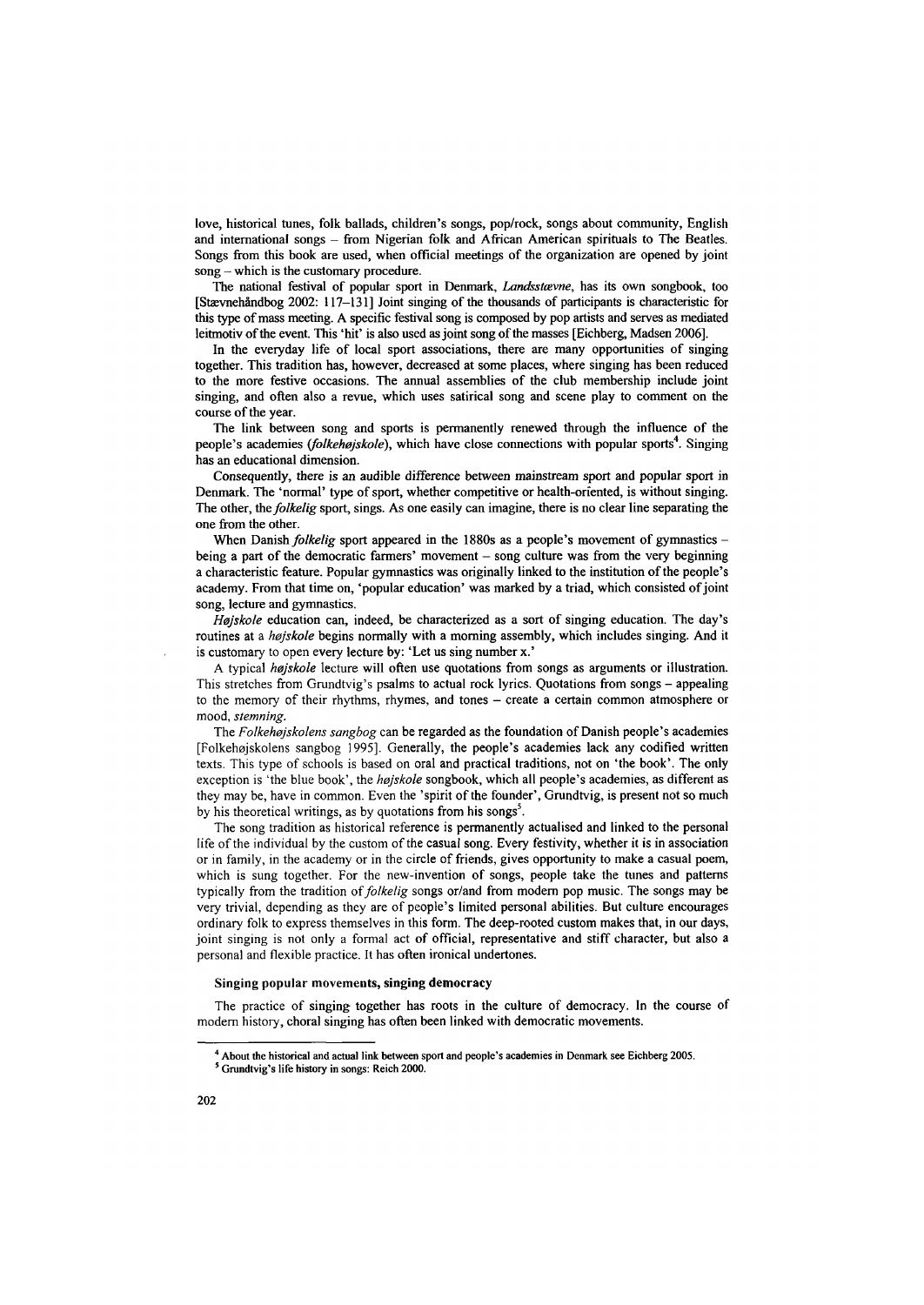This began with the French Revolution giving birth to the *Marseillaise.* Subsequently this revolutionary song engendered a long series of national patriotic anthems on one hand and of democratic and revolutionary tunes on the other.<sup>6</sup>

In Denmark, too, the early popular movements, whether religious or political, were singing movements. One has said that the patriotic singing from nineteenth century's Denmark has "defined the nation in song" [Kuhn 1990], This National Romantic tradition is the fountain from which the *folkeh0jskole* drew its 'singing craze'.

What is special for the way of Danish democratic culture is, that it also has important roots in religious revivals. The Pietistic farmers' movement from the early nineteenth century, which spread as an oppositional movement against the state church and against the Absolutist monarchy, made Christian psalms from the Protestant tradition enter into the song tradition of the national and cultural movements. This explains the strong position, which Grundtvig's psalms have in actual *folkelig* songbooks.

Later, the workers' movement developed a socialist song culture with choirs, festivities and speaking choruses [Arbejdersangbogen 1987], Some of this 'red' material entered the repertoire of *hajskole* songs in the 1970/80s.

Another source of actual joint singing are the revues of the time between the world wars and after. Songs from revues and cabarets transported not only the critical contents of intellectual Cultural Radicalism, but also new undertones of an ironical and not-quite-serious habit.

During World War II, Danes met in *alsang* (all-singing). These were large song rallies, starting in July 1940 after the Nazi occupation of the country. In a subversive way, though peacefully, the singing Danes demonstrated against the occupant. It is estimated that at the largest all-singing rallies of September  $1<sup>st</sup>$  1940, more than 700.000 Danes joined to express their oppositional Danishness.7 Danish *alsang* reminds of what happened around 1990 in the Baltic countries, when huge song rallies contributed to the collapse of Soviet rule [Kiisk 1967; Rüütel 2003],

Another wave of revitalization came with rock songs from the Danish protest culture of the 1960/70s. Ironical song-composers and poets like Benny Andersen, Piet Hein, and Halfdan Rasmussen renewed the *folkelig* song. Jazz tones entered with Poul Dissing, rock rhythms with Kim Larsen and the anarcho-folk group Shu-Bi-Dua. The individual singers did not only translate new experiences into new song material, presenting this in a professional way 'on the scene', but their songs are sung by ordinary people in schools, academies and associations as *fcellessang,* as joint singing\*.

An important role was played by the people's movement against the European Community (later European Union), which rose in connection with the referendum of 1972. The broad opposition campaigned by cultural happenings, which gave important impulses to song culture.

Similar stimulations may nowadays come from the people's movements against capitalist globalisation as they are spreading since the tumultuous events in Seattle 1999. At the World Social Forum in India 2004, popular movements exchanged their respective songs under the heading "Art in resistance – resistance in art".

In the light of these developments, choral singing appears as something like a bodily correlative to people's democracy [Eichberg 2004]. By their voices, people establish bodily togetherness. They sing identity: 'We are the people!' They do not only 'let sing' - by professionals on the scene - they sing themselves and together.

At the same time, singing people express differences and inner contradictions. There is difference between what one sings, and what one does not sing. Singing is not an automatic or 'organic' process, but a dialectical practice - an expression of contradictions and diversity.

<sup>&</sup>lt;sup>6</sup> Detailed research about song, music and festivity in democratic revolution: Ehrard, Viallaneix 1977.

<sup>&</sup>lt;sup>7</sup> The 'resistance' of *alsang* has, however, received ambivalent evaluations. Sometimes, *alsang* and armed political resistance were polemically confronted with each other. See Feldbæk 1992: 13 and Warming 2004. The contradiction between singing resistance on one hand and shooting resistance on the other existed, indeed. The psychological relation between cultural 'awakening' and active resistance was, however, more complex.

<sup>&</sup>lt;sup>8</sup> Warming 1988 and 1992. About Sweden: Malm 1981.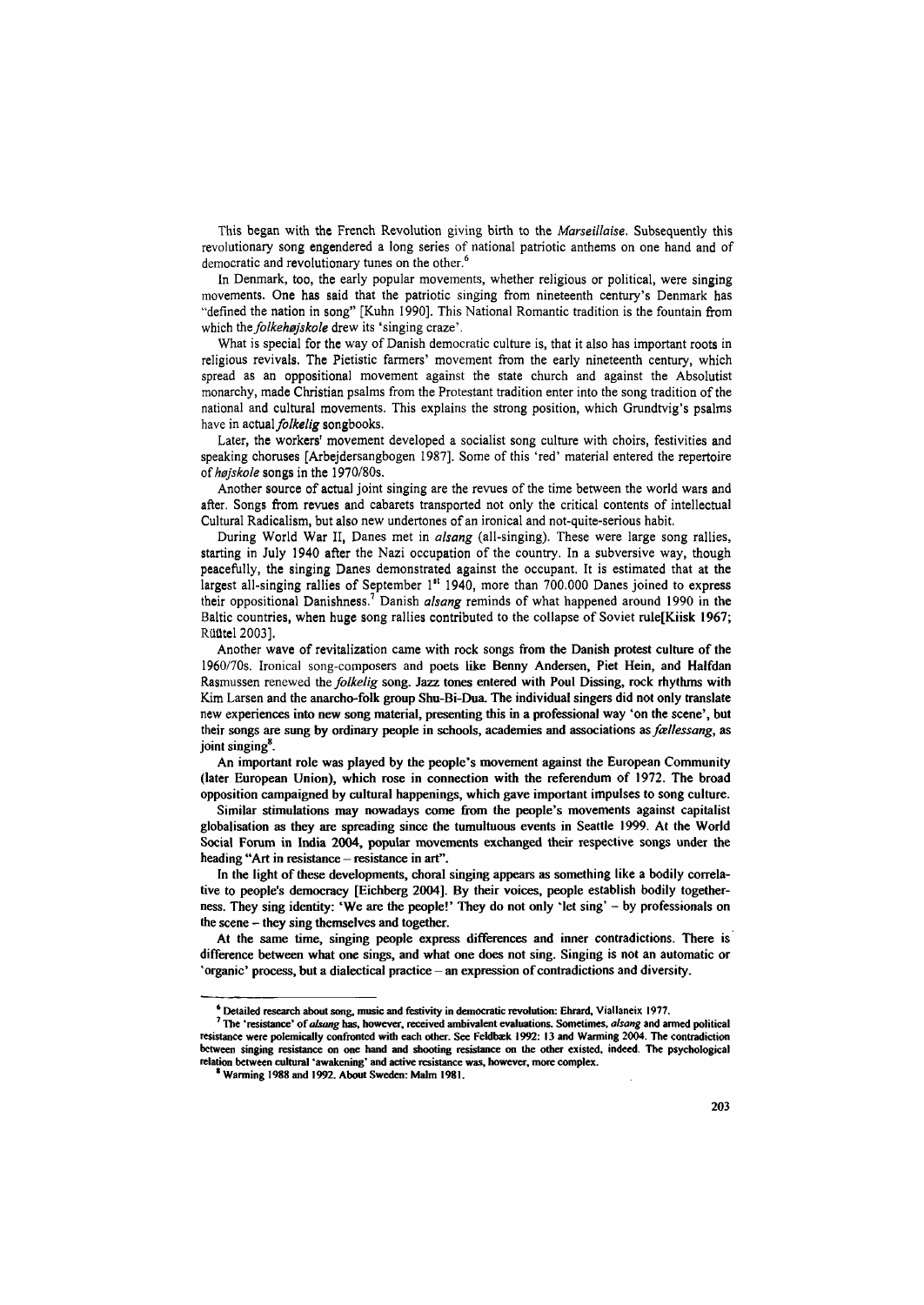#### 'Let us start by a song': Social bodily swing in the process of education

In choral singing, it is not  $-\sigma$  not only  $-\theta$  the text or the song-book, that counts, but also and primarily the bodily swing. The language of singing makes audible what language is more generally: More than grammar and dictionary, it is sensuality. Voice is more than 'communication' and 'code', it is rhythm and sound.9

Between song and bodily movement, singing sport implies an educational challenge both in theory and practice.<sup>10</sup>

There is social vibration and togetherness in singing. People are swinging together, creating rhythm in the intermediary space. Singing makes feel that the whole is more than the sum of its single elements. In singing, the 'we' of identity is related to  $\sim$  and growing out of  $-$  personal inter-bodily experience and practice.

The emotional togetherness of choral singing is created by voice and counter-voice, expressing or producing what in Danish is called *stemning. Stemning* is the atmosphere of an event or the mood of a group. A common 'energy' and morale is created by tuning, pitch and sound. The word *stemning* is derived from *stemme*, the human voice [Fink-Jensen 1998; Eichberg, Madsen 2006, chap. 5]. It is not by accident that some languages derive the word designing the psychic 'atmosphere' of a group (in German *Stimmung*) from 'voice' (in German *Stimme),* and this derivation is more than only linguistic.

Yet, songs are different from culture to culture, and also different inside a particular culture. One cannot just sing in general – one always sings a special song, a special tune. It is in this situation of concrete choice, that languages, customs and tastes will divide. In this respect, people always sing difference. Singing expresses the presence of difference in a bodily language.

Singing is not politically innocent, it can be politically subversive. Though sometimes conforming to the state and exploited by the market, choral singing can be 'dangerous' because it opens up the possibility of civic activism. The Baltic peoples showed the way by their 'singing revolutions' [Rüütel 2003]. And the South African liberation from the Apartheid rule has been called a 'singing revolution', too [Hirsch 2002],

Singing is a 'traditional' heritage, but not only this. It is also a field of wild hybridisation and permanent innovation. Not by accident, the Danish *hëjskole* songbook consists of a mixture of folk songs and ballads, Christian psalms, National Romantic songs, songs from twentieth-century revues, 'red' songs ('The International') and rock songs. This diversity witnesses of change in history and of an open horizon into the future.

The impact of rock music on Danish popular choral singing, lasting through one or two recent generations, is especially interesting because it is paralleled by the influence, which rock singing has had on other folk cultures, too. Rock music has revitalized Arab, American Indian, Hungarian, Breton folk music... "People's music" is the title of a rock magazine in Communist China, where rock music has contributed more to the oppositional students' movement than have the abstract theories of democracy [Steen 1996]. And when singing African-American spirituals, people may discover the folk in themselves.<sup>11</sup>

'Exotic' influences of the last generations have added particular rhythmic elements to joint singing. Live music and especially the drum of rock music have invaded the field of sport and movement culture. For Danish popular sport, the cultural exchange with Tanzania has had some important effects. By people meeting people in the villages of Sukuma in the context of sport development aid, *ngoma* drumming was introduced to the Northern country. The *utamaduni* drumming groups became surprisingly a new element of Danish youth culture.<sup>12</sup> In another way, Brazilian capoeira brings movement and joint singing together, expanding into the Western metropoles.<sup>13</sup> All this has in unexpected ways established new links between sport and sound.

<sup>9</sup> Hall 1984; Bjorkvold 1992 and 2003. The first to discover the poetic and sensual quality of song as the origin of language and literature was Johann Gottfried Herder.

<sup>&</sup>lt;sup>10</sup> About the educational dimensions of music more generally: Nielsen 1999 and Bastian 2000

<sup>&</sup>lt;sup>11</sup> About spirituals in international joint singing: Eichberg 2004, pp. 179-183.

<sup>&</sup>lt;sup>12</sup> Bischoff 1996. About ngoma in Tanzania also Malm 1981 and Larsen, Gormsen 1985.

<sup>&</sup>lt;sup>13</sup> Danish reception of capoeira: Borghäll, Capoeira 1997. About capoeira in Amsterdam: Crum 2001.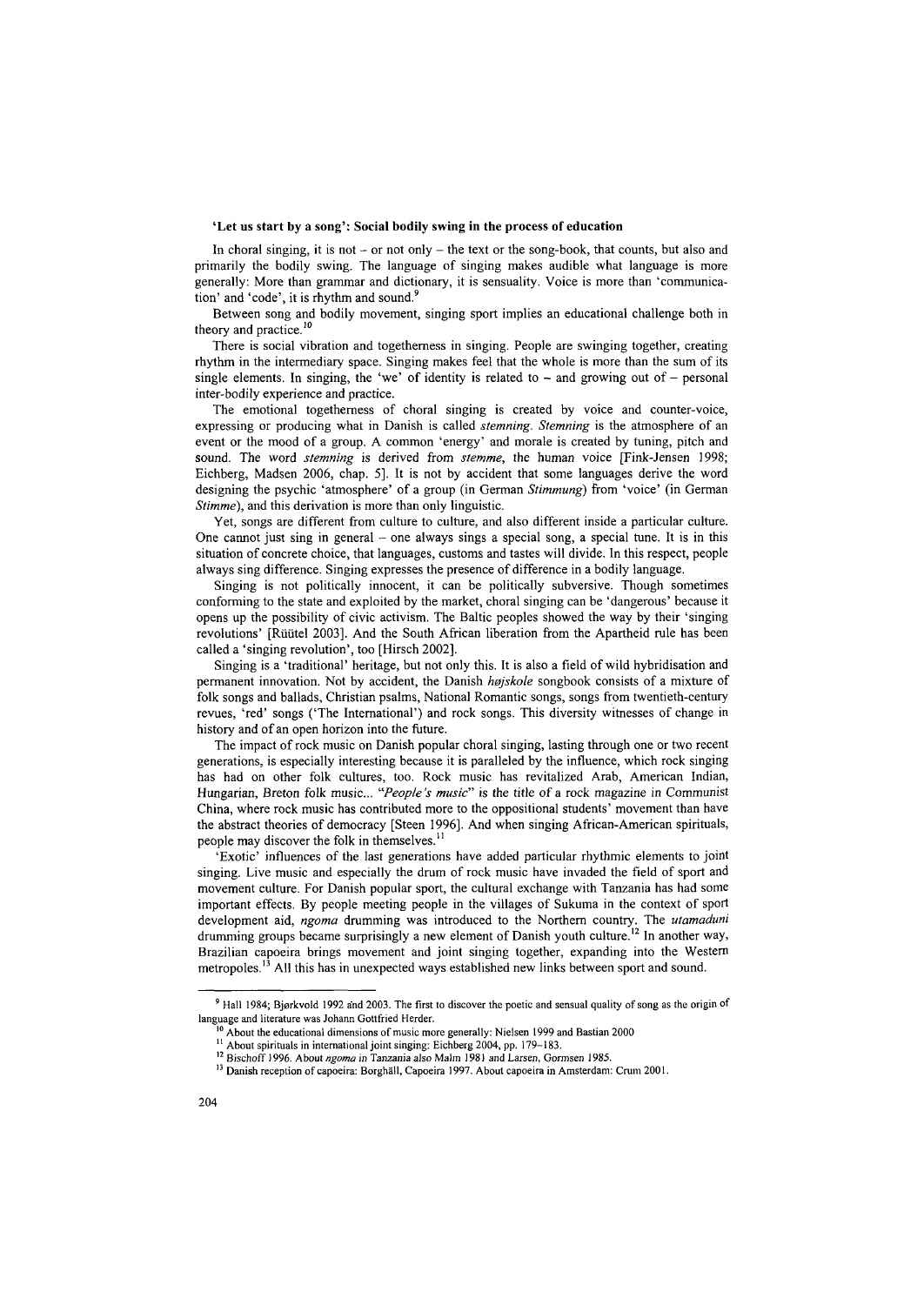It has also sharpened the attention to the fact that choral singing is movement in community. Singing connects bodily movement, emotional movement and social movement.

#### **'Which song shall we sing?' Some problems**

Using song in en educational context is not without problems. Singing is not just one, it is a multiplicity of actions and choices.

This shows at a closer listening to singing practice in Danish sports. In Denmark, 'popular song' (in Danish *folkelig sang),* which is used in DG1 sports and people's academies, is not identical with 'folk song' (in Danish *folkesang). Folkelig* song is a larger range of styles and music traditions, mainly expressing and ideal striving in the National Romantic tradition – while folk song is grown from below and has no ideal purposes. *Folkelig* song is song 'for the people' while folk song is sing 'of the people'. *Folkelig* song is defined by essential contents and good intentions<sup>14</sup> – while folk song may be pure nonsense. Or as one has said:

*"Folkelig* song is what they want us to sing, while folk song is what we would like to sing ourselves."<sup>15</sup>

Differences in singing show also bodily. Danish *folkelig* singing happens mostly in sitting poise and with the use of a songbook. This shows the influence of the people's academy, of the school<sup>16</sup> – and longer back in history the tradition of the church. The practice of singing while marching, which was practiced in gymnastics in the time between the world wars, has lost its significance. What remains is the clash between the dynamic of bodily movement in sports and the static sitting poise of singing. Rock music and 'exotic' forms of dance are breaking this dual pattern, but a new type of integrating popular culture is not visible. Underneath the *folkelig* song tradition, however, children's games combine the movement of play and game, clapping and song.<sup>17</sup> This is far from the sitting-and-singing-from-the-book culture of the grown-ups.

Another problem is connected with the disappearance of song traditions. In some national movements of popular sports, traditions of singing together, which had been well established through longer time, have waned during the last decades. German *Turner* gymnasts report that their traditions of singing, which also in Germany had National Romantic roots, disappeared after World War II. Attempts to 'conserve' the obsolete practices by top-down constraint seem not to be reasonable, nor does it help to deplore their fading-out. Though the disappearance of singing can be evaluated as a loss of cultural richness, indeed. It seems more promising if young sports people develop new initiatives of song movements.<sup>18</sup>

The fusions of rock music, sport and popular heritage in Danish *folkelig* sport may therefore deliver an interesting model between tradition and innovation. It may be compared to the dynamics of American folk song and to the Irish-Scottish fusions of folk-rock in the context of recent social movements and youth culture [Eyerman, Jamison 1998]. But by the relation of song culture to sports and gymnastics, the Danish case also comments on different cultural ways under the impact of cultural industry and capitalist globalisation.

#### **Singing diversity**

The practice of sport and singing contributes to cultural diversity, as it was expressed in general terms by the UNESCO in 2001:

Culture takes diverse forms across time and space. This diversity is embodied in the uniqueness and plurality of the identities of the groups and societies making up mankind. As a source of exchange, innovation and creativity, cultural diversity is necessary for mankind as

<sup>&</sup>lt;sup>14</sup> *Folkelig* song can therefore be criticized, for instance as to be deficient of class struggle and psychoanalysis or of having lost its connections with actual social movements (see: Warming 2004).

Ejnat Kampp, quoted from Warming 2004.

<sup>&</sup>lt;sup>16</sup> Also primary schools in the Danish public system often practice morning assembly with joint singing.

<sup>&</sup>lt;sup>17</sup> Research on actual children's culture of song and play: Kaas Nielsen 1986.

<sup>&</sup>lt;sup>18</sup> From German sports youth: Zemella 2003.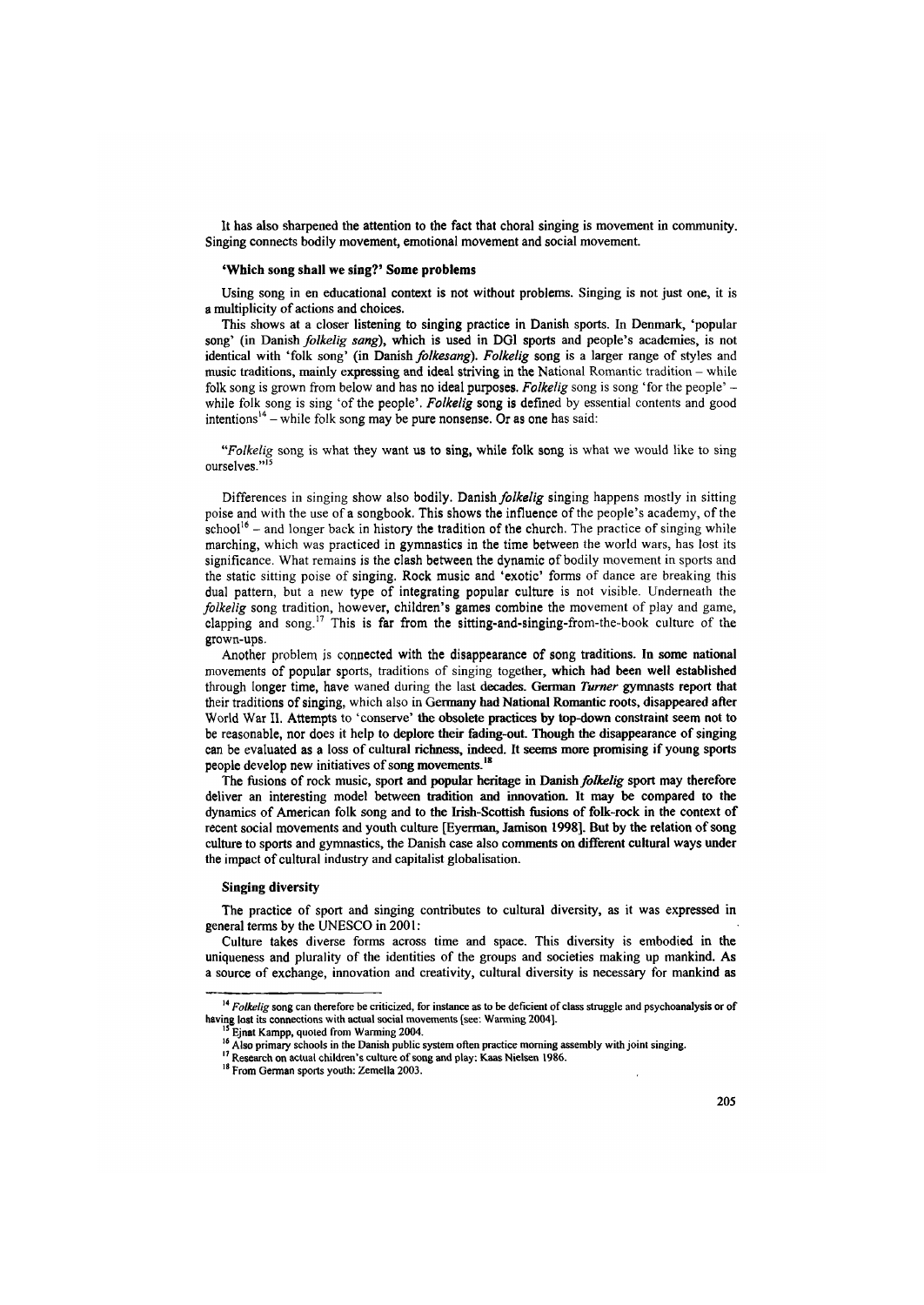biodiversity is for nature. In this sense, it is the common heritage of humanity and should be recognized and affirmed for the benefit of present and future generations<sup>19</sup>.

This touches a further problem, especially when sport and singing is taught on a European or international level: the question of intercultural communication. If one begins a training lesson, a lecture or a study circle by singing together, the question arises, which song people really can sing together. If the participants come from different countries, it is not so easy to find a solution.

One possible way is to teach each other songs from one's respective home culture. This is a beautiful chance of learning and shows the multiplicity of cultures, which is the subject of intercultural understanding. However, it is difficult and takes time.

Another  $-$  quicker  $-$  way is to choose songs in English that are known to most of the participants. Experience has shown that most people know the Beatles' songs and international pop. These songs bring the singers into rhythm movement, and at the same time give them an occasion to discuss the neo-colonial dimensions of industrial pop culture. However, the choice excludes the larger part of the European, African, Asian and Native American cultural heritage.

There is no simple method to solve this problem. But the dilemma has its value: It can be used as challenge for the students as the singers. It is an entrance into the practical problems of intercultural exchange.

The problem of choosing a song underlines the need of intercultural education in the field of sport and culture. It may, indeed, imply the need of a common songbook. But it touches much deeper needs and dimensions of education. It is about bodily togetherness and the recognition of diversity.

A deeper examination into the practices of singing, sound and rhythm in different national sport cultures is required. It will contribute to bodily democracy.

#### **REFERENCES**

- 1. *Arbejdersangbogen,* Ed. Arbejdemes Oplysningsforbund. Copenhagen, 8th ed., 2nd print 1987.
- 2. Bastian Hans Günther (2000), *Musik (erziehung) und ihre Wirkung. Eine Langzeitstudie an Berliner Grundschulen,* Schott, Mainz.
- 3. Bischoff Mads (1996), *Utamaduni-grupperne,* [in:] Niels Elbæk et al. [red.], *Krop, idrœt & kultur*, Kobenhavn: Mellemfolkeligt Samvirke/DGI, pp. 50-57.
- 4. Bjorkvold Jon-Roar (1992), *Det musiske menneske. Barnet og sangen, leg og leering gennem livets faser.* Reitzel Copenhagen. (First Oslo: Freidig 1989).
- (2003) *Skildpaddens sang. Den musiske dimension in menneskers liv.* Systime Ärhus. (First Oslo 1998).
- 5. Borghäll Johan & Nestor Capoeira (1997), *Capoeira. Kampdans og livsßlosoß fra Brasilien*, Odense Universitetsforlag, Odense.
- 6. Crum Bart (2001 ), *Bewegungskulturen schwarzer Minoritäten in Amsterdam* [in:], Jürgen Funke-Wieneke *&* Klaus Moegling [Hrsg.], *Stadt und Bewegung,* Prolog, Immenhausen, s.159-171.
- 7. *DGIsangbog.* Vejle: DGI 2000, 2nd ed.
- 8. Ehrard Jean & Paul Viallaneix (1977) [eds.], *Les fêtes de la révolution. Colloque de Clermont Ferrand,* Société des Études Robbespierristes, Paris.
- 9. Eichberg Henning (2004), The People of Democracy. Understanding Self-Determination on the Basis of Body and *Movement,* Klim Ärhus.
	- (2005), *The way o f body academy People's education through sport in Denmark* [in:] *Grundtvig-Studier,* Ärhus (in press).
	- & Bo Vestergârd Madsen (2006), *Idrœt som fest. Bogen om landsstœvnet,* Klim Ärhus: (in work), chap. 5 about the energy of festivity.
- 10. Eyerman Ron & Andrew Jamison (1998), *Music and Social Movements. Mobilizing Traditions in the 20<sup>th</sup> Century,* Cambridge University Press Cambridge.
- 11. Feldbæk Ole (1992) [red.], *Dansk identitetshistorie. 1940-1990,* vol. 4, Reitzel, Copenhagen.
- 12. Fink-Jensen Kirsten (1998), Stemthed en basis for æstetisk læring. Det musiske i et livsfilosofisk lys. Danmarks, Udviklingsprogrammer, Lærerhojskole.
- 13. *Folkehøjskolens sangbog*, Ed. Association of Folkehøjskoler in Denmark., Odense, 17<sup>th</sup> ed., 12<sup>th</sup> print 1995.

<sup>&</sup>lt;sup>19</sup> UNESCO 2002, article 1 of the Universal Declaration on Cultural Diversity. The declaration was adopted by the 31 st session of the UNESCO General Conference, Paris, November 2,2001.